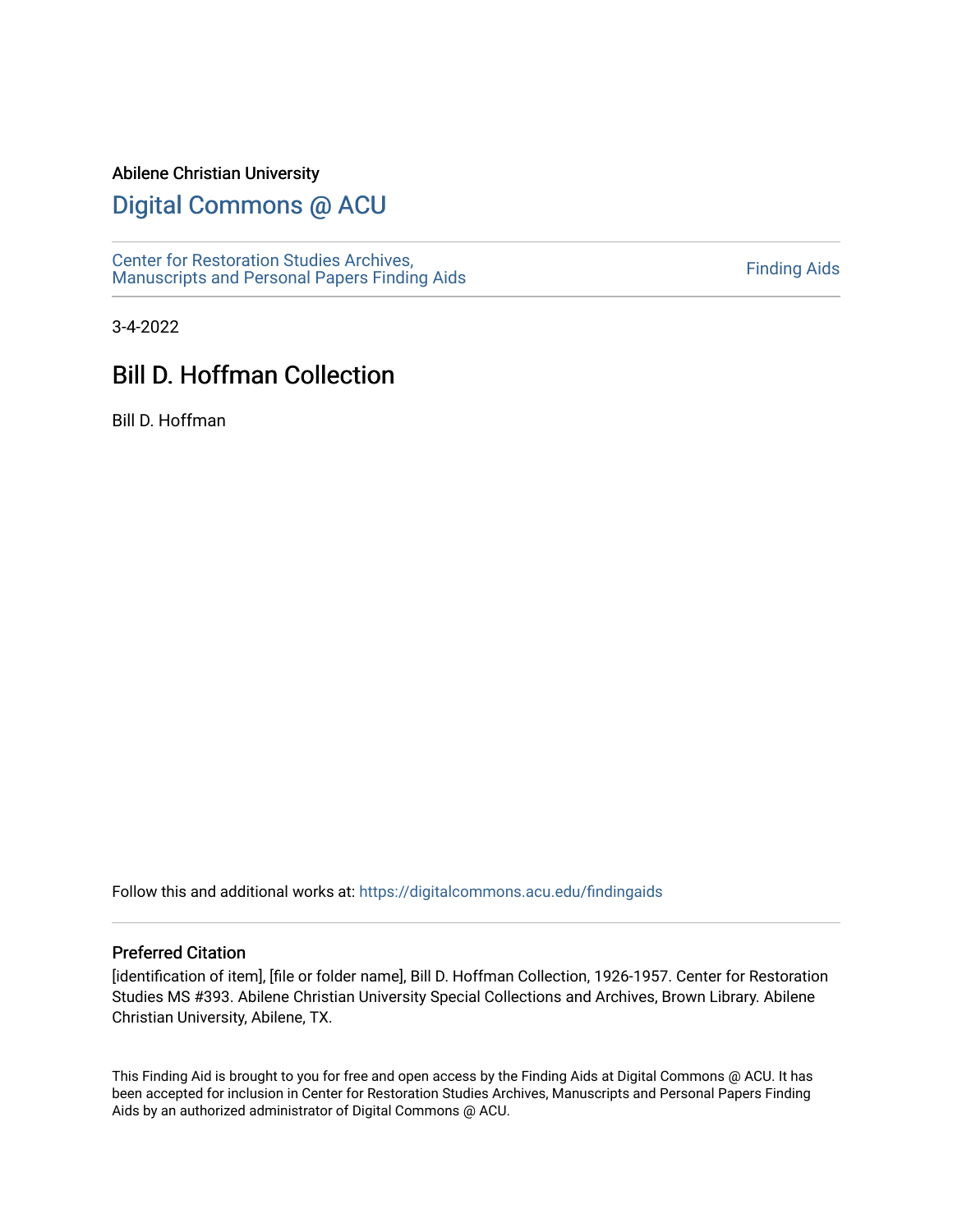# **Bill D. Hoffman Collection, (1926-1957)**

Center for Restoration Studies Manuscripts #393

Abilene Christian University Special Collections and Archives Brown Library Abilene Christian University Abilene, TX 79699-9208

4 March 2022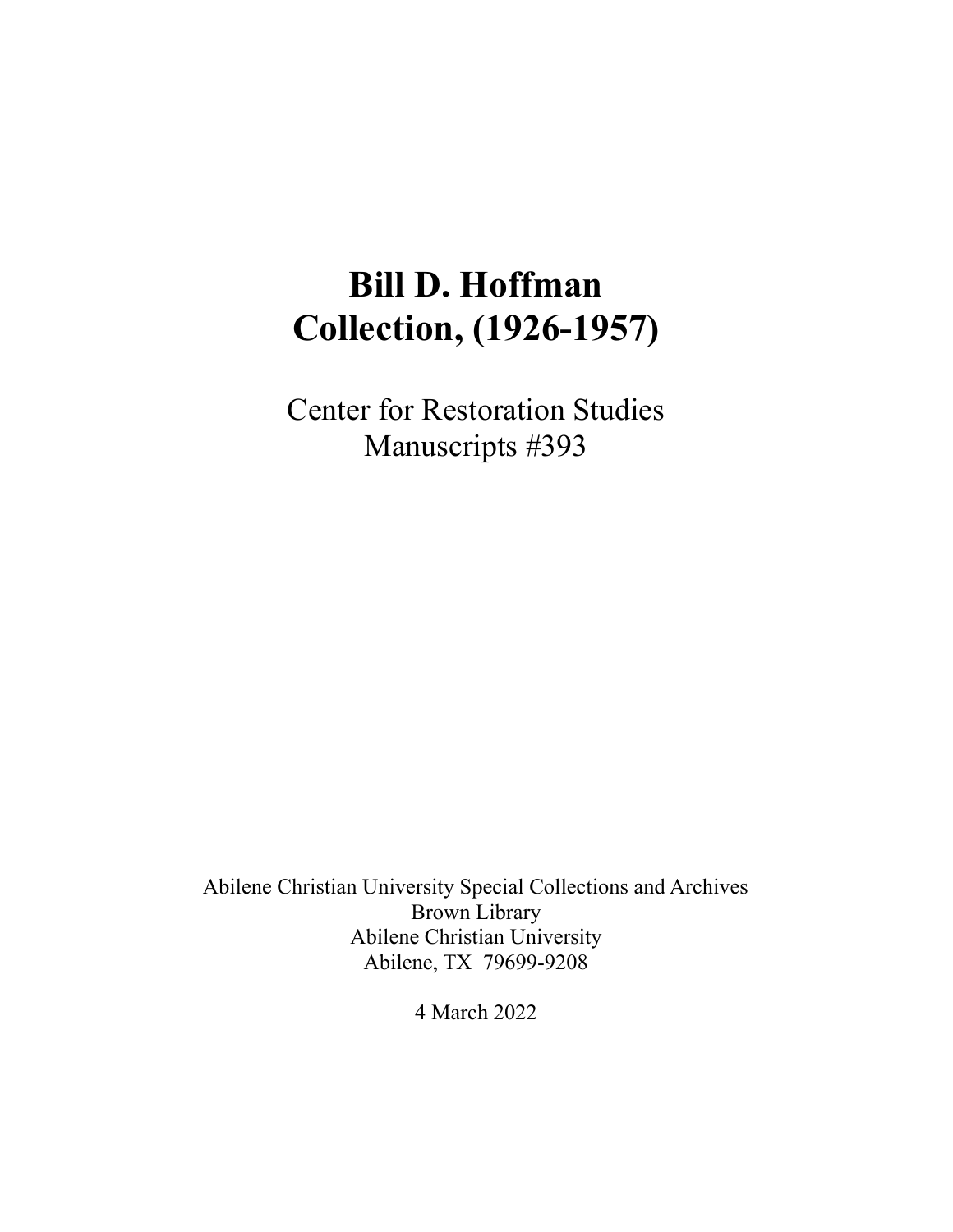# **About this collection**

**Title:** Bill D. Hoffman Collection

**Creator:** Bill D. Hoffman

**Identifier/Call Number:** Center for Restoration Studies Manuscripts #393

**Physical Description:** 1.5 linear feet (3 boxes)

**Dates (Inclusive):** 1926-1957

**Dates (Bulk):** 1949-1950

**Location:** Center for Restoration Studies

**Language of Materials:** English

**Scope and Content Note:** This collection contains photographs related to Abilene Christian College sports and two Abilene Christian College football scrapbooks.

**Administrative Information Immediate Source of Acquisition:** Bill Hoffman **Date of Acquisition:** unknown **Accession Number:** R2022.002 **Date of Accession:** 4 March 2022 **Accessioned by:** Amanda Dietz **Processor and Date of Processing:** Brady Cox, 20 June 2016 **Finding Aid Creator and Date:** Brady Cox, 20 June 2016 **Finding Aid Update:** Mac Ice and Amanda Dietz, 29 April 2021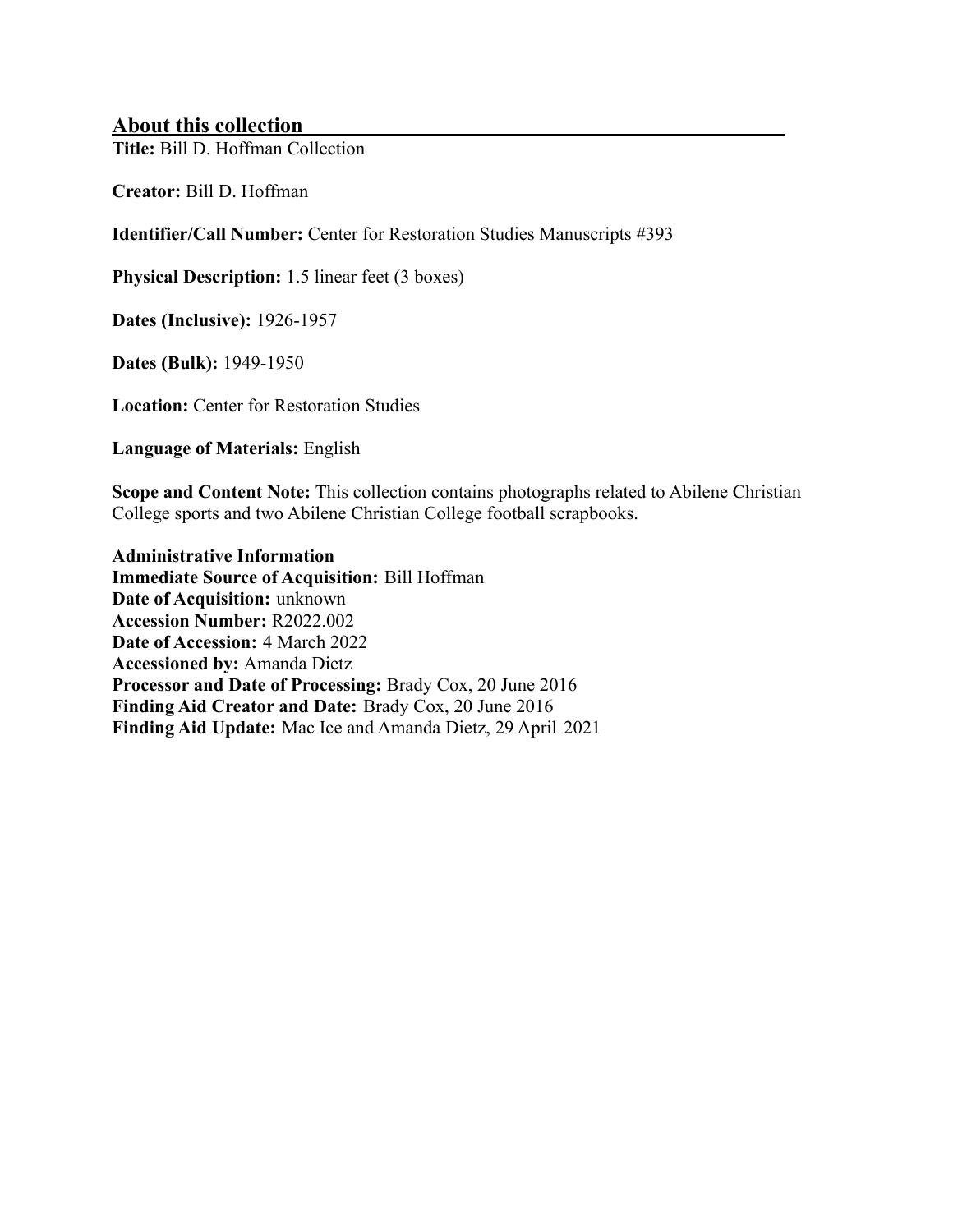# **Using this collection**

**Processing Status:** Processed

**Conditions Governing Access:** Materials are housed in the Abilene Christian University Special Collections and Archives, Brown Library, Abilene Christian University in Abilene, Texas and are non-circulating. Access is available during normal business hours; prior appointments are preferred.

**Conditions Governing Use:** Materials are housed in the Abilene Christian University Special Collections and Archives, Brown Library, Abilene Christian University in Abilene, Texas and are non-circulating. Access is available during normal business hours; prior appointments are preferred.

**Preferred citation:** [identification of item], [file or folder name], Bill D. Hoffman Collection, 1926-1957. Center for Restoration Studies MS #393. Abilene Christian University Special Collections and Archives, Brown Library. Abilene Christian University, Abilene, TX.

**Copyright notice:** Unless transferred in writing to Abilene Christian University, copyright is retained by the authors of these materials, or their descendants, as stipulated by United States Copyright Law (Title 17 US Code). Researchers are responsible for using these materials in conformance with copyright law.

**Arrangement of Materials:** This collection remains in the same boxes and order in which it was found in University Manuscripts.

#### **Separated Materials:** none

#### **Subjects and Keywords**

Churches of Christ -- History --  $20<sup>th</sup>$  century Churches of Christ -- Texas – Abilene Football Abilene Christian College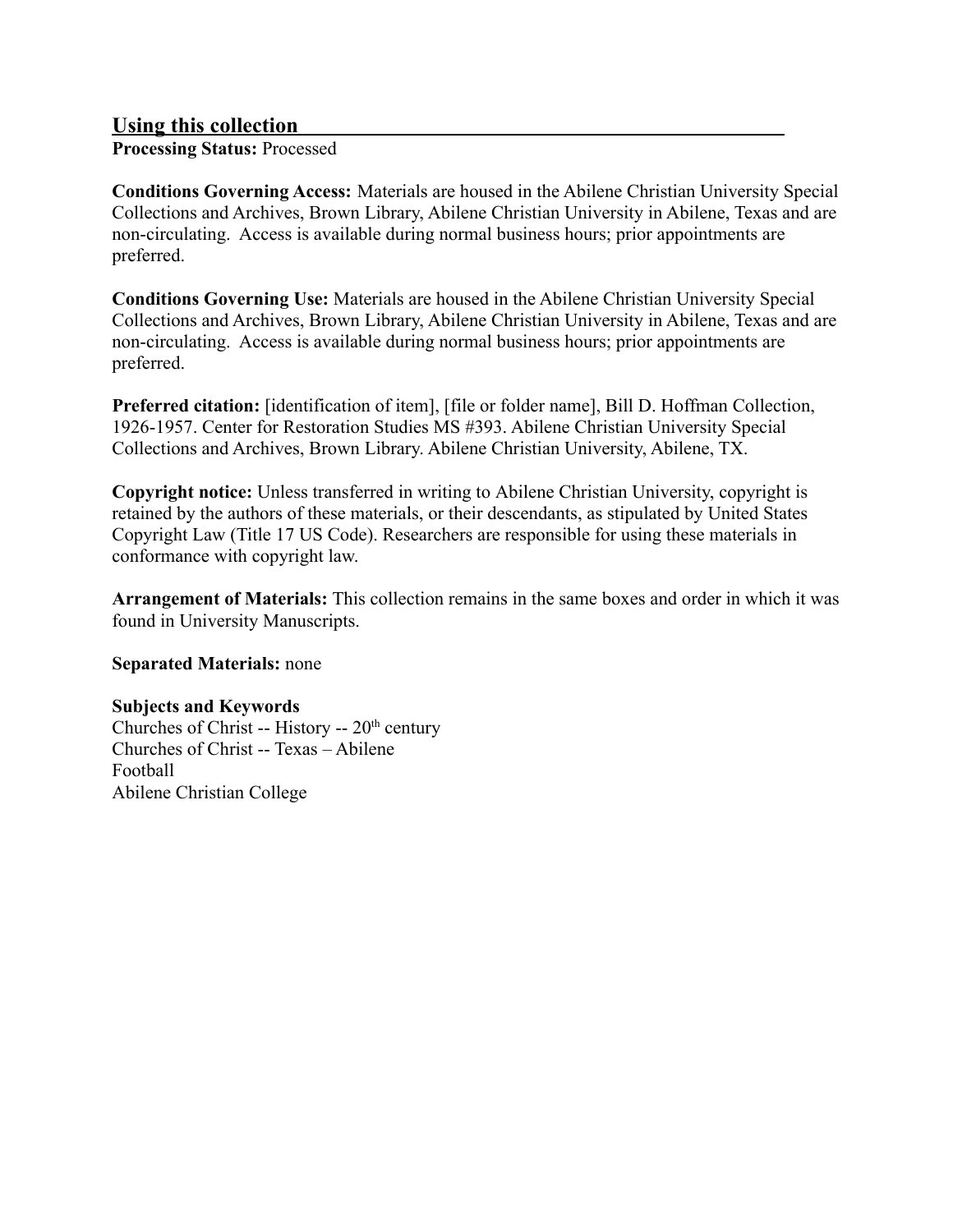# **Inventory**

### **Box 1**

[First Folder] Finding Aid Index of Photographs:

- ACC vs. Howard Payne, 1946
- Adams. Akins
- Bailey, Bob
- Baker, Jacque
- Basketball Freshman Squad, 1954-1955
- Basketball Game, 1957-1958
- Basketball Game, at sideline, 1954-1955
- Basketball Squad, 1950-1951
- Basketball Squad, 1957-1958
- Basketball Squad (kids) with Bill Lovelace, 1961
- Beauchamp, Garvin
- Bennett Gymnasium
- Boseman
- Boyd, Gene
- Bradfute
- Broom, Charles
- Brown, J. D.
- Brown, Wiley
- Bullington, Wally
- Burleson, Tommy
- Burrows, Phil
- Burton, A. M.
- Campbell, Eddie
- Casey
- Certificate of ACU's active membership, AAU
- Cheek, Ed
- Clark
- Clark, Bubba
- Cleere, Sonny
- Davidson, Bob
- Davidson, Sam
- Dixon, Lawrence "Buster"
- Emerson, Rooster
- Felts, Dick
- Floyd
- Folson, Carl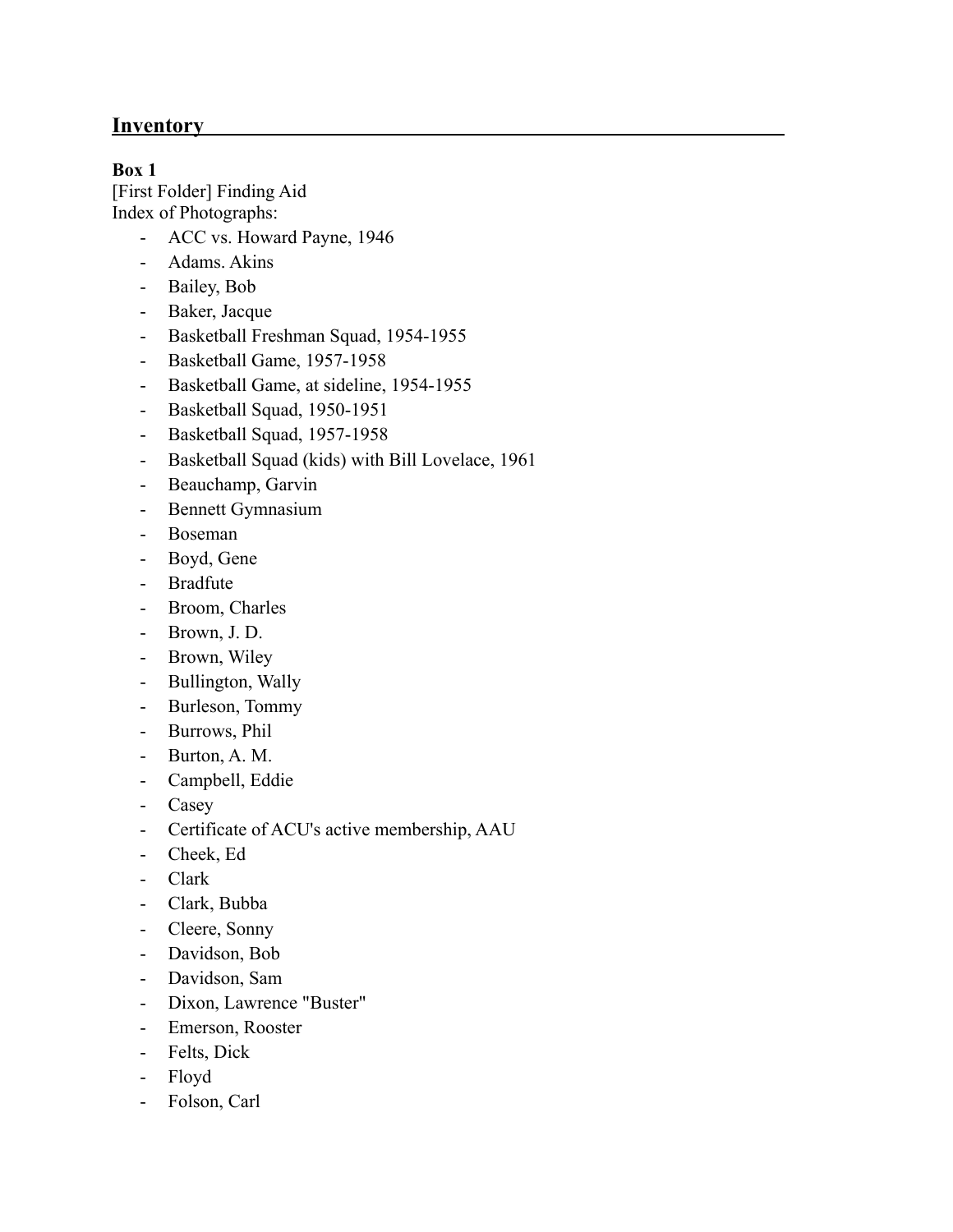- Football Game, 1946-1947
- Football Game, sidelines, 1948
- Football Squad, 1940-1941
- Football Squad, 1950
- Football Squad, 1953-1954
- Football Squad, 1955-1956
- Ford. Freiling
- French, Jimmy
- Fry, Leondous
- Gibson, Herbert
- Grant
- Green, Alton
- Goad, Paul
- Hansen, Ray
- Harris
- Hawkins
- Hendrick, Dottie
- Henninger, Lanny
- Hirth, Jimmy
- Hoffman, Bill
- House, Harry
- Jackson, Oliver
- Locke
- Lovelace, Bill
- Lyda, James
- Martin, Kelly
- Mason, M.
- McCord, Don
- McLure, Bill
- Moore, E. J. "Tiny"
- Morgan, Leon
- Morgan, Von
- Morris, A. B.
- Morris, Charles
- Morris, Tommy
- Morrow, Bobby
- Mullins, Jerry
- Muns, James
- Orr, Dub
- Paine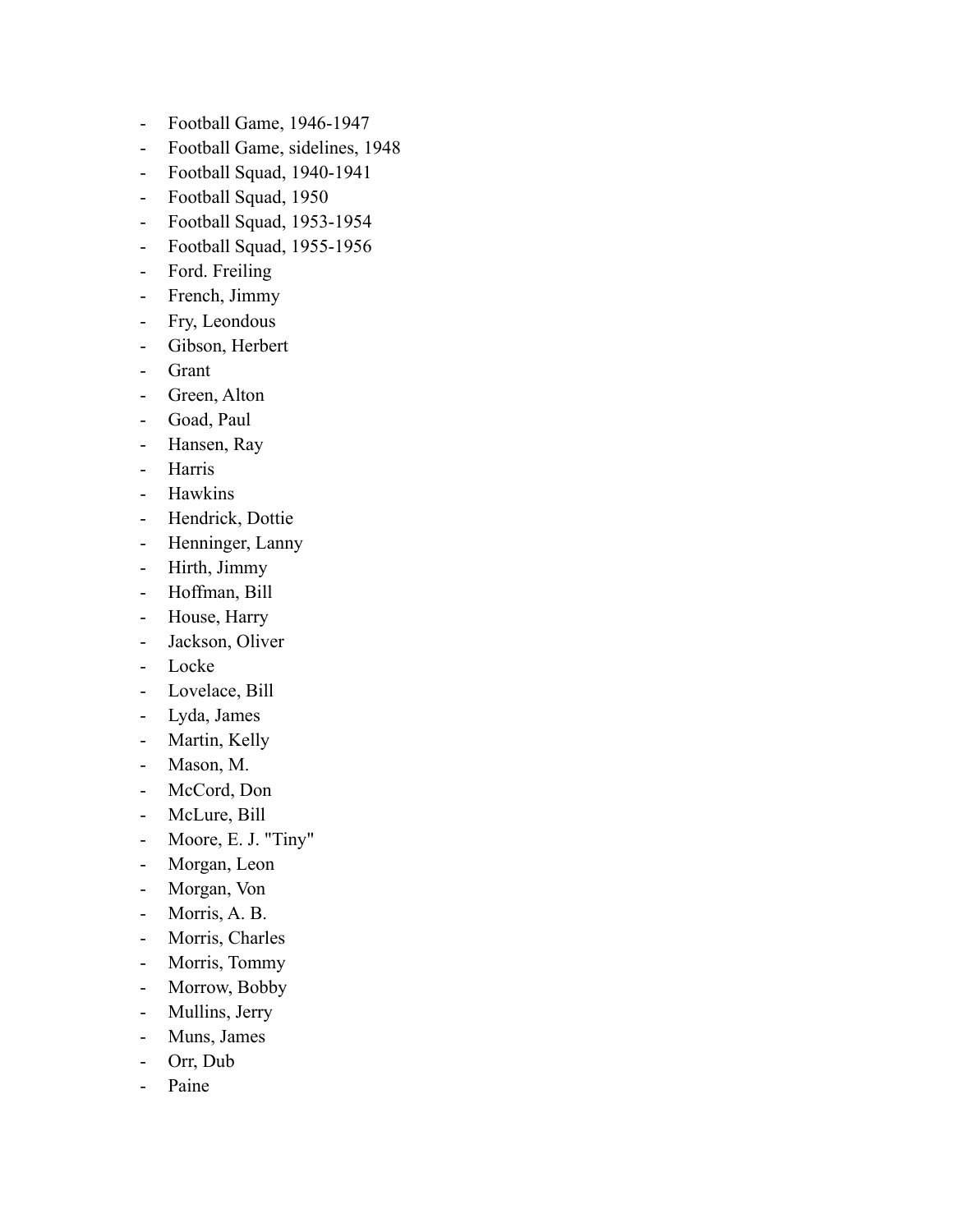- Phillips
- Porter, Don
- Powell, Joe
- Ragus, Pete
- Rhoden, Don
- Richardson, Charles
- Roach, Lavern
- Roland, Brad
- Rushing
- Sitton, Ted
- Scott
- Smith, Charles
- Smith, Chuck
- Smith, Don
- Smith, Vitamin T.
- Staples, Stan
- Starting Football Line-up, 1926
- Stirman, Fred
- Stovall, D.
- Stovall, S.
- Telegram, Nov. 2, 1948
- Terry, H. D.
- Thomas, Luther
- Thurman
- Track Team (Freshman), 1957
- Track Team (Varsity), 1957
- Training Regulations for Athletes, signed
- Treadway, Faye
- Varner, Dr.
- Wages, Jack
- Waters, Bonnie
- Wheeler, Les
- Wilkerson.
- Wilson, L. G.
- Woods, Bailey.

# **Box 2**

1949 ACU Football Scrapbook

# **Box 3**